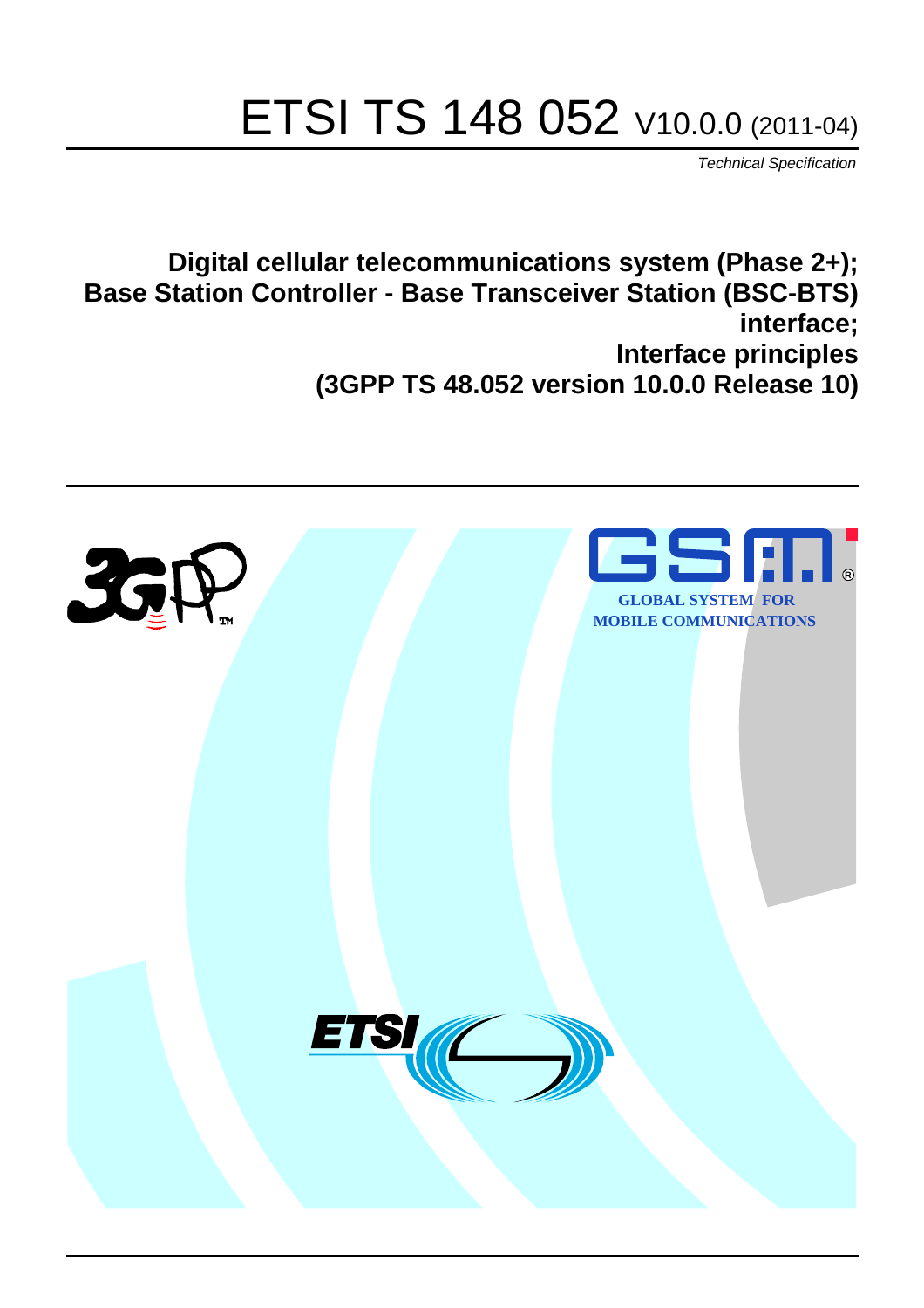Reference RTS/TSGG-0248052va00

> Keywords GSM

#### *ETSI*

#### 650 Route des Lucioles F-06921 Sophia Antipolis Cedex - FRANCE

Tel.: +33 4 92 94 42 00 Fax: +33 4 93 65 47 16

Siret N° 348 623 562 00017 - NAF 742 C Association à but non lucratif enregistrée à la Sous-Préfecture de Grasse (06) N° 7803/88

#### *Important notice*

Individual copies of the present document can be downloaded from: [http://www.etsi.org](http://www.etsi.org/)

The present document may be made available in more than one electronic version or in print. In any case of existing or perceived difference in contents between such versions, the reference version is the Portable Document Format (PDF). In case of dispute, the reference shall be the printing on ETSI printers of the PDF version kept on a specific network drive within ETSI Secretariat.

Users of the present document should be aware that the document may be subject to revision or change of status. Information on the current status of this and other ETSI documents is available at <http://portal.etsi.org/tb/status/status.asp>

If you find errors in the present document, please send your comment to one of the following services: [http://portal.etsi.org/chaircor/ETSI\\_support.asp](http://portal.etsi.org/chaircor/ETSI_support.asp)

#### *Copyright Notification*

No part may be reproduced except as authorized by written permission. The copyright and the foregoing restriction extend to reproduction in all media.

> © European Telecommunications Standards Institute 2011. All rights reserved.

**DECT**TM, **PLUGTESTS**TM, **UMTS**TM, **TIPHON**TM, the TIPHON logo and the ETSI logo are Trade Marks of ETSI registered for the benefit of its Members.

**3GPP**TM is a Trade Mark of ETSI registered for the benefit of its Members and of the 3GPP Organizational Partners. **LTE**™ is a Trade Mark of ETSI currently being registered

for the benefit of its Members and of the 3GPP Organizational Partners.

**GSM**® and the GSM logo are Trade Marks registered and owned by the GSM Association.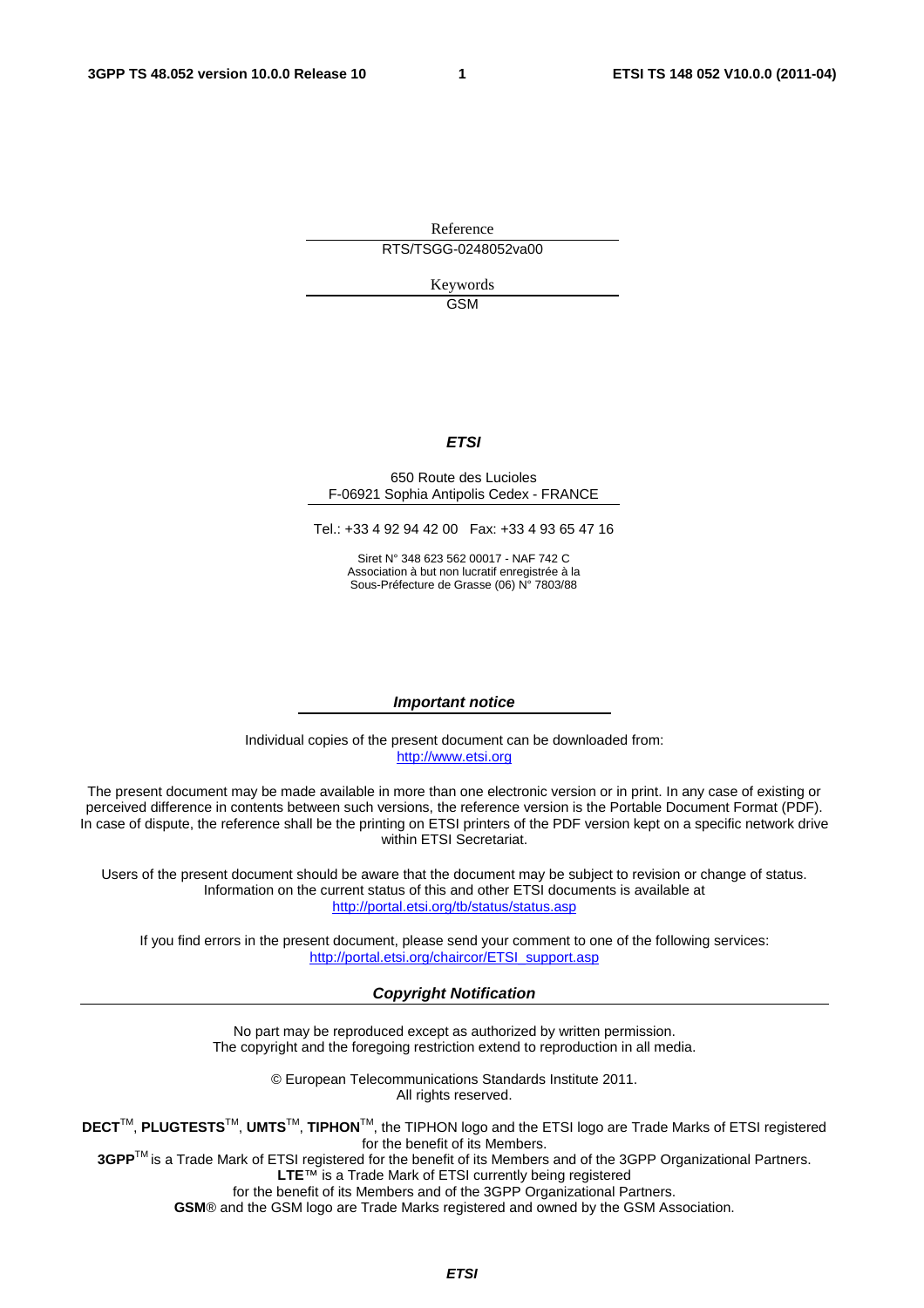# Intellectual Property Rights

IPRs essential or potentially essential to the present document may have been declared to ETSI. The information pertaining to these essential IPRs, if any, is publicly available for **ETSI members and non-members**, and can be found in ETSI SR 000 314: *"Intellectual Property Rights (IPRs); Essential, or potentially Essential, IPRs notified to ETSI in respect of ETSI standards"*, which is available from the ETSI Secretariat. Latest updates are available on the ETSI Web server ([http://webapp.etsi.org/IPR/home.asp\)](http://webapp.etsi.org/IPR/home.asp).

Pursuant to the ETSI IPR Policy, no investigation, including IPR searches, has been carried out by ETSI. No guarantee can be given as to the existence of other IPRs not referenced in ETSI SR 000 314 (or the updates on the ETSI Web server) which are, or may be, or may become, essential to the present document.

# Foreword

This Technical Specification (TS) has been produced by ETSI 3rd Generation Partnership Project (3GPP).

The present document may refer to technical specifications or reports using their 3GPP identities, UMTS identities or GSM identities. These should be interpreted as being references to the corresponding ETSI deliverables.

The cross reference between GSM, UMTS, 3GPP and ETSI identities can be found under [http://webapp.etsi.org/key/queryform.asp.](http://webapp.etsi.org/key/queryform.asp)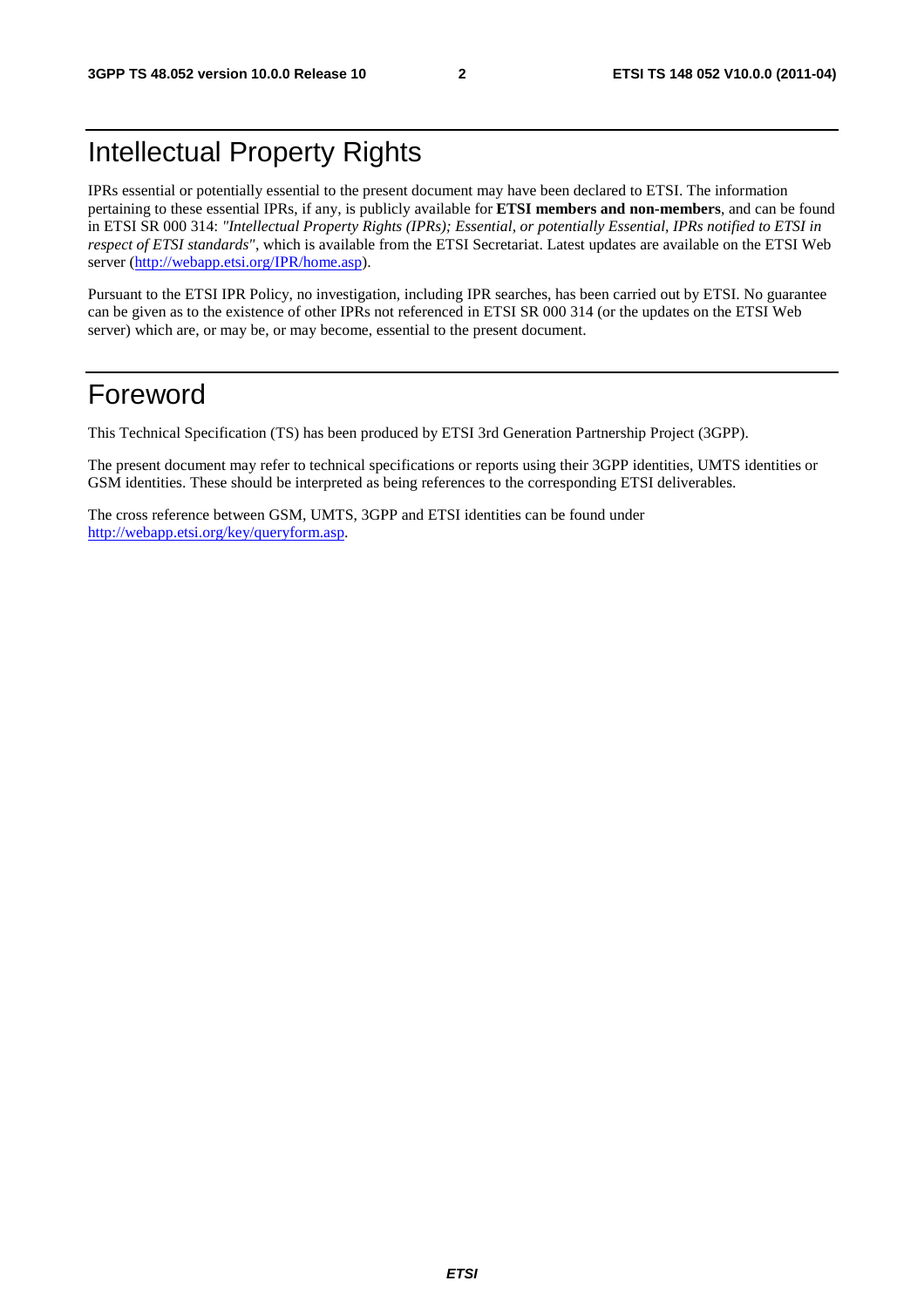$\mathbf{3}$ 

# Contents

| 1<br>2<br>3<br>3.1<br>3.2<br>4<br>5<br>5.1<br>5.2<br>5.3<br>5.3.1<br>5.3.2<br>5.3.2.1<br>5.3.2.2<br>5.3.2.3<br>5.3.2.4<br>5.3.3<br>5.3.4<br>5.3.5<br>5.3.6<br>5.3.7<br>5.3.8<br>5.3.9<br>5.3.10<br>5.3.11<br>5.3.12<br>5.3.13<br>5.3.14<br>6<br>6.1<br>6.2<br>7<br>7.1<br>7.2<br>7.3<br><b>Annex A (informative):</b> |  |  |
|-----------------------------------------------------------------------------------------------------------------------------------------------------------------------------------------------------------------------------------------------------------------------------------------------------------------------|--|--|
|                                                                                                                                                                                                                                                                                                                       |  |  |
|                                                                                                                                                                                                                                                                                                                       |  |  |
|                                                                                                                                                                                                                                                                                                                       |  |  |
|                                                                                                                                                                                                                                                                                                                       |  |  |
|                                                                                                                                                                                                                                                                                                                       |  |  |
|                                                                                                                                                                                                                                                                                                                       |  |  |
|                                                                                                                                                                                                                                                                                                                       |  |  |
|                                                                                                                                                                                                                                                                                                                       |  |  |
|                                                                                                                                                                                                                                                                                                                       |  |  |
|                                                                                                                                                                                                                                                                                                                       |  |  |
|                                                                                                                                                                                                                                                                                                                       |  |  |
|                                                                                                                                                                                                                                                                                                                       |  |  |
|                                                                                                                                                                                                                                                                                                                       |  |  |
|                                                                                                                                                                                                                                                                                                                       |  |  |
|                                                                                                                                                                                                                                                                                                                       |  |  |
|                                                                                                                                                                                                                                                                                                                       |  |  |
|                                                                                                                                                                                                                                                                                                                       |  |  |
|                                                                                                                                                                                                                                                                                                                       |  |  |
|                                                                                                                                                                                                                                                                                                                       |  |  |
|                                                                                                                                                                                                                                                                                                                       |  |  |
|                                                                                                                                                                                                                                                                                                                       |  |  |
|                                                                                                                                                                                                                                                                                                                       |  |  |
|                                                                                                                                                                                                                                                                                                                       |  |  |
|                                                                                                                                                                                                                                                                                                                       |  |  |
|                                                                                                                                                                                                                                                                                                                       |  |  |
|                                                                                                                                                                                                                                                                                                                       |  |  |
|                                                                                                                                                                                                                                                                                                                       |  |  |
|                                                                                                                                                                                                                                                                                                                       |  |  |
|                                                                                                                                                                                                                                                                                                                       |  |  |
|                                                                                                                                                                                                                                                                                                                       |  |  |
|                                                                                                                                                                                                                                                                                                                       |  |  |
|                                                                                                                                                                                                                                                                                                                       |  |  |
|                                                                                                                                                                                                                                                                                                                       |  |  |
|                                                                                                                                                                                                                                                                                                                       |  |  |
|                                                                                                                                                                                                                                                                                                                       |  |  |
|                                                                                                                                                                                                                                                                                                                       |  |  |
|                                                                                                                                                                                                                                                                                                                       |  |  |
|                                                                                                                                                                                                                                                                                                                       |  |  |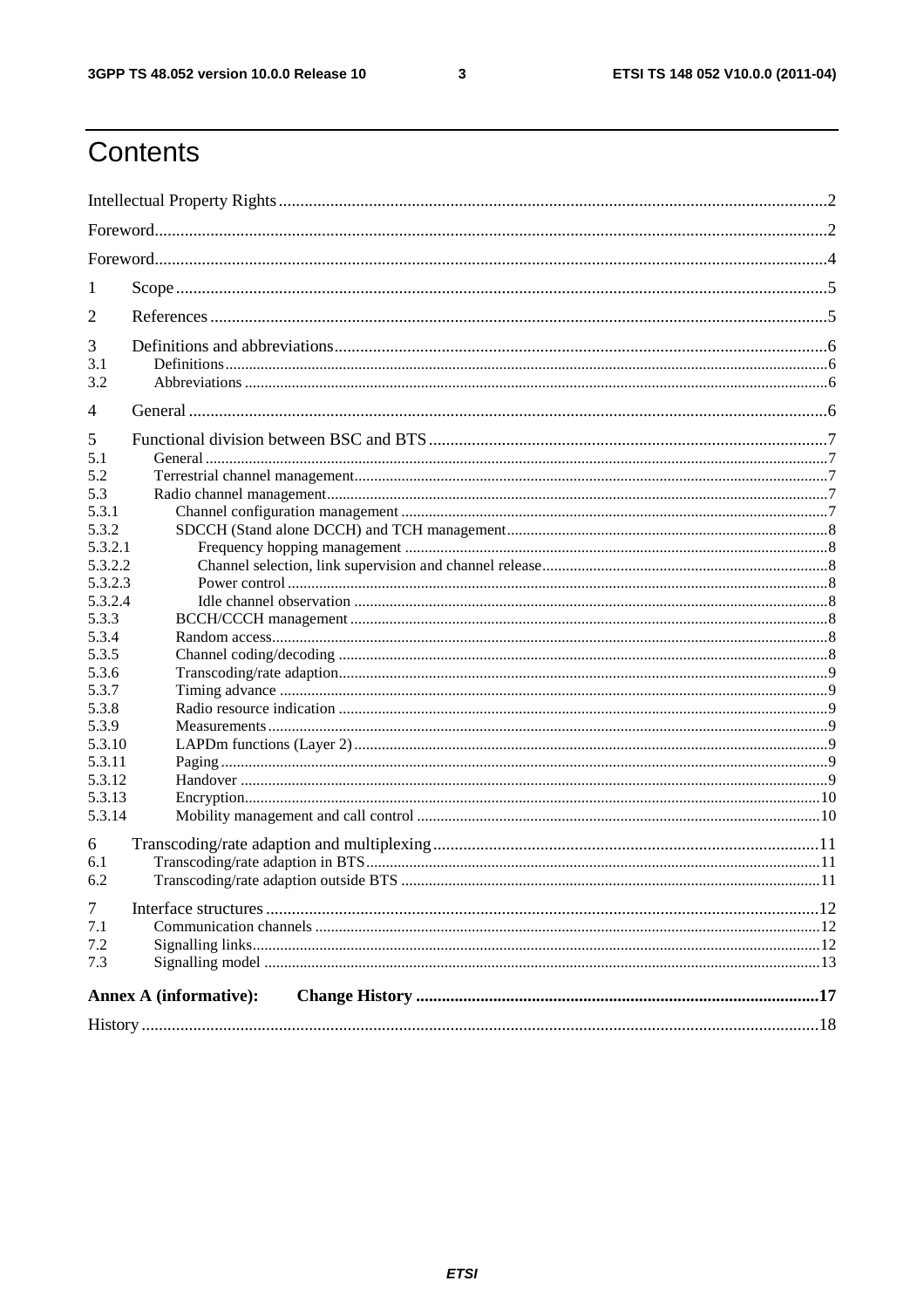# Foreword

This Technical Specification has been produced by the 3<sup>rd</sup> Generation Partnership Project (3GPP).

The contents of the present document are subject to continuing work within the TSG and may change following formal TSG approval. Should the TSG modify the contents of the present document, it will be re-released by the TSG with an identifying change of release date and an increase in version number as follows:

Version x.y.z

where:

- x the first digit:
	- 1 presented to TSG for information;
	- 2 presented to TSG for approval;
	- 3 or greater indicates TSG approved document under change control.
- y the second digit is incremented for all changes of substance, i.e. technical enhancements, corrections, updates, etc.
- z the third digit is incremented when editorial only changes have been incorporated in the document.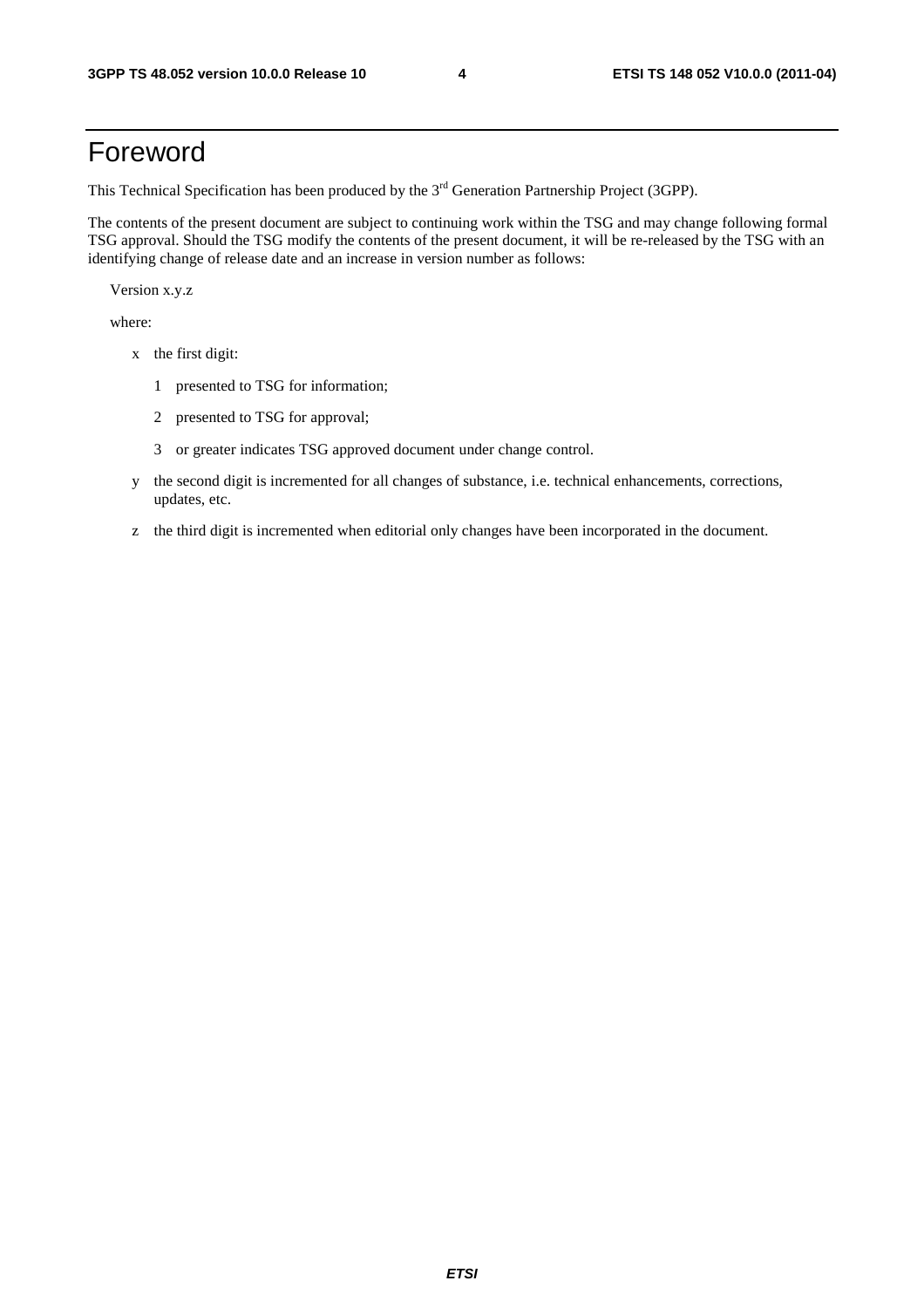# 1 Scope

The use and general aspects of the A-bis interface are given in 3GPP TS 48.051.

The present document gives the principle basis for the rest of the specifications specifying the interface between the Base Station Controller, BSC, and the Base Transceiver Station, BTS, with its transceivers, TRX. These components together form the Base Station System, BSS. (The interface between MSC and the BSS is specified in 3GPP TS 48.001 and 3GPP TS 48.020).

The intention with this interface is to get a unified way of connecting remotely located BTSs/TRXs to a BSC allowing for the interconnection of BSCs and BTSs/TRXs from different manufacturers.

In order to keep the BTS as simple as possible, BTS contains only those functions which have to recide close to the radio interface.

# 2 References

The following documents contain provisions which, through reference in this text, constitute provisions of the present document.

- References are either specific (identified by date of publication, edition number, version number, etc.) or non-specific.
- For a specific reference, subsequent revisions do not apply.
- For a non-specific reference, the latest version applies. In the case of a reference to a 3GPP document (including a GSM document), a non-specific reference implicitly refers to the latest version of that document *in the same Release as the present document*.
- [1] 3GPP TR 21.905: "Vocabulary for 3GPP Specifications".
- [2] 3GPP TS 48.001: "Base Station System Mobile services Switching Centre (BSS MSC) interface; General aspects".
- [3] 3GPP TS 48.002: "Base Station System Mobile-services Switching Centre (BSS MSC) interface Interface principles".
- [4] Void.
- [5] 3GPP TS 48.006: "Signalling transport mechanism specification for the Base Station System Mobile-services Switching Centre (BSS-MSC) interface".
- [6] Void.
- [7] 3GPP TS 48.020: "Rate adaption on the Base Station System Mobile-services Switching Centre (BSS-MSC) interface".
- [8] 3GPP TS 48.051: "Base Station Controller Base Transceiver Station (BSC-BTS) interface; General aspects".
- [9] 3GPP TS 48.058: "Base Station Controller Base Transceiver Station (BSC-BTS) interface; Layer 3 specification".
- [10] 3GPP TS 48.060: "Inband control of remote transcoders and rate adaptors for full rate traffic channels".
- [11] 3GPP TS 48.061: "Inband control of remote transcoders and rate adaptors for half rate traffic channels".
- [12] **Void.**
- [13] 3GPP TS 23.002: "Network Architecture".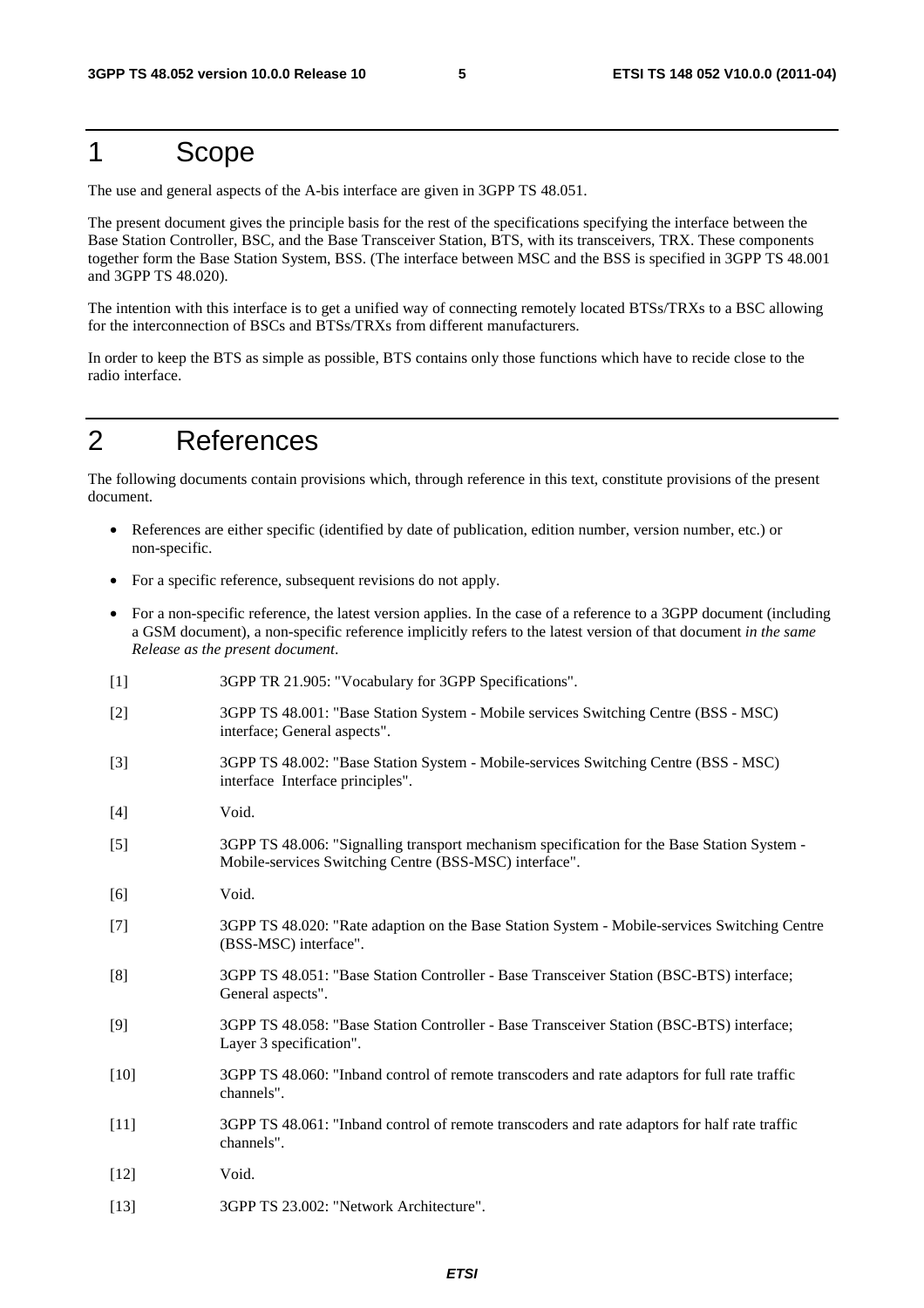# 3 Definitions and abbreviations

# 3.1 Definitions

For the purposes of the present document, the following terms and definitions apply:

**Base Station System (BSS):** system of base station equipment (transceivers, controllers, etc..) which is viewed by the MSC through a single interface as defined by the 3GPP TS 48.0xx series of recommendations, as being the entity responsible for communicating with Mobile Stations in a certain area. The radio equipment of a BSS may cover one or more cells. A BSS may consist of one or more base stations. If an internal interface according to the 3GPP TS 48.05x series at recommendations is implemented, then the BSS shall consist of one Base Station Controller (BSC) and several Base Transceiver Stations (BTSs).

NOTE: The functionality is described in 3GPP TS 48.001.

**Base Station Controller (BSC):** network component in the PLMN with the functions for control of one or more Base Transceiver Stations (BTSs).

**Base Transceiver Station (BTS):** network component which serves one cell, and is controlled by a Base Station Controller. The BTS can consist of one or more TRXs with or without common control equipment.

**Cell:** See 3GPP TS 23.002.

**Transceiver (TRX):** in the GSM PLMN is the functional entity which supports the 8 basic radio channels of the same TDMA-frame.

**Base Control Function (BCF):** functional entity which handles common control functions within a BTS,

e.g. frequency hopping sequences etc.

At a multi BTS site, one of the BCFs can also be choosen to perform functions common to the site (e.g. external alarms, power supply, time base).

# 3.2 Abbreviations

For the purposes of the present document, the abbreviations given in 3GPP TR 21.905 apply.

# 4 General

3GPP TS 48.001 and 3GPP TS 48.020 specify the functional split and interface between MSC and the Base Station System, BSS, the A- interface.

The BSS can be further subdivided into one BSC controlling one or more BTSs, each consisting of one or more TRXs. The interface treated by the present document is the interface between a BSC and a BTS. It is denoted the A-bisinterface.

The A-bis-interface is capable of supporting three different internal BTS configurations:

- one single TRX;
- a collection of TRXs where all are served by a common physical connection;
- a collection of TRXs, each served by its own physical connection.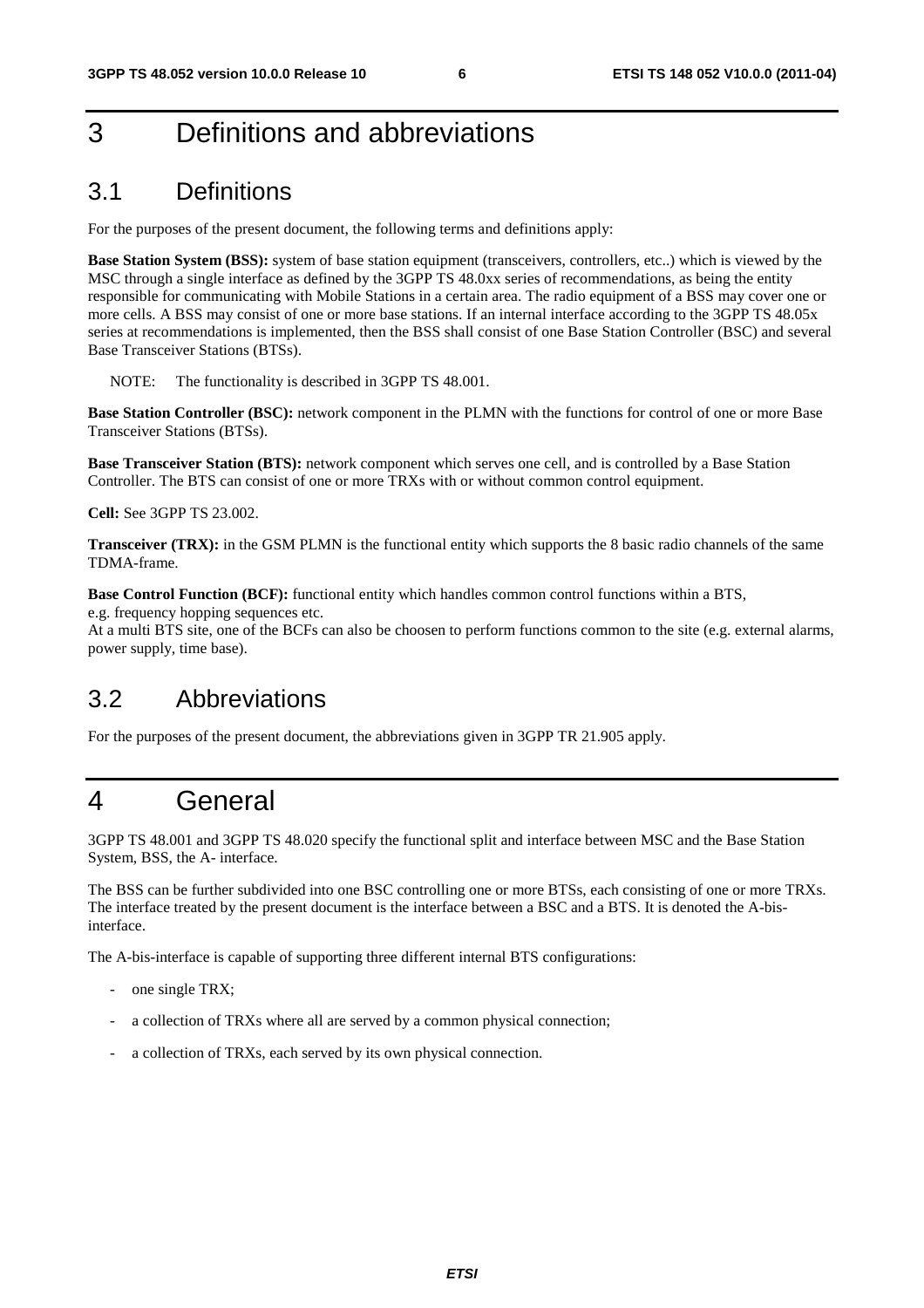



**Figure 4.1: BSS Subdivision and Interfaces** 

The present document is based on the use of digital transmission system interfaces, either at 2 048 kbit/s or at 64 kbit/s. Furthermore, the use of a subrate of 16 kbit/s and/or 8 kbit/s is supported for coded speech or rate adapted data.

This interface will support the transcoder positioned either inside or outside BTS. In the latter case, remote control (synchronisation) of the transcoder is used.

# 5 Functional division between BSC and BTS

### 5.1 General

In Technical Specification 3GPP TS 48.001 the functional division between MSC and BSS is described. This clause describes the further subdivision of functions between BSC and BTS/TRX required for the A-bis interface. A summary can be found in table 5.1. Some general requirements on the functionality of the A-bis interface are also specified.

# 5.2 Terrestrial channel management

There is a unique mapping from traffic channels on the radio path to the terrestrial traffic channels. BSC makes the choice of radio channel and thereby also of the terrestrial channel for a call.

# 5.3 Radio channel management

#### 5.3.1 Channel configuration management

The channel configuration is controlled between the BSC and OMC. Current configuration is downloaded from OMC to BSC which then controls the use of the radio channels (TDMA time slots for BCCH/CCCH, TCHs, SDCCHs etc).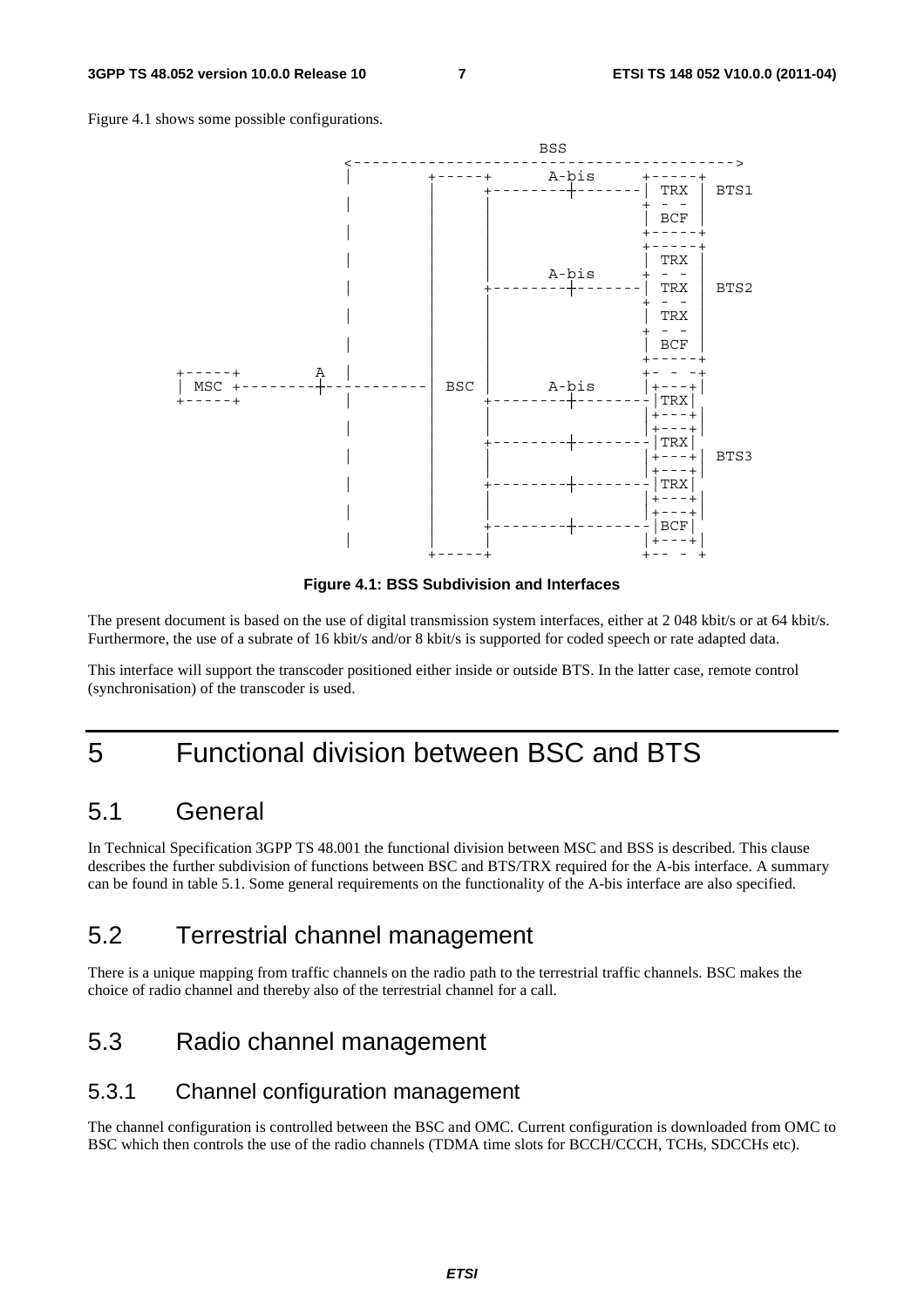### 5.3.2 SDCCH (Stand alone DCCH) and TCH management

#### 5.3.2.1 Frequency hopping management

The hopping sequences for each BTS (cell) is downloaded from OMC to BSC. It is then the responsibility of BSC to download this information to each BTS and also to send the corresponding BCCH information to be transmitted in the BCCH time slots.

#### 5.3.2.2 Channel selection, link supervision and channel release

These functions are controlled by BSC. For channel selection BSC has to have information on blocked radio channels and also on interference level on idle channels.

In the assignment messages to MS (Immediate Assign, Assign Command and Handover Command), a Starting Time parameter is included. This starting time is based on the frame number on the (new) BTS. Before sending the assign message to MS, BSC has to be informed on the current frame number in BTS.

When assigning a channel, BSC shall inform BTS on relevant parameters, e.g. channel type, channel coding, rate adaption, starting time.

#### 5.3.2.3 Power control

The ordered MS power level is sent in the 16 bit L1-header of SACCH- blocks on the downlink and the actual power level used by MS is reported in the corresponding L1-header on the uplink. This header is inserted (downlink) and extracted (uplink) by BTS/TRX.

The determination of required power level in MS is based on uplink radio measurements made by BTS/TRX and reported to BSC. The basic control of this power is performed by BSC and the dynamic regulation is performed by BSC or optionally by BTS. If BTS supports dynamic MS power regulation, BSC can indicate whether BTS is to regulate the MS power and if so, also the parameters required by BTS.

The required TRX transmission power level on a channel is based on reported measurements performed by MS. The dynamic control of this power is optional. If supported, the basic control is performed by BSC and the dynamic regulation is performed by BSC or optionally by BTS. If BTS supports dynamic TRX transmission power regulation, BSC can indicate whether BTS is to regulate the transmission power and if so, also the parameters required by BTS.

#### 5.3.2.4 Idle channel observation

Idle channels are monitored by BTS.

#### 5.3.3 BCCH/CCCH management

TRX knows the timing of BCCH/CCCH slots (not known by BSC). The actual timing of BCCH/CCCH blocks therefore has to be made by BTS/TRX, including the scheduling of Paging Request messages on paging sub-channels.

BCCH information is downloaded to BTS.

#### 5.3.4 Random access

Detection of a random access attempt has to be made by TRX which then sends a message to BSC containing the required timing advance, the frame number of the access attempt and the 8 bit Channel Request message sent by MS in the access burst. This information is then included by BSC in the following Immediate Assign message sent to MS.

### 5.3.5 Channel coding/decoding

The error protection coding and decoding is made by BTS/TRX.

Different coding and interleaving schemes are used for speech and data calls. This information has to be signalled from BSC to BTS on a per call basis.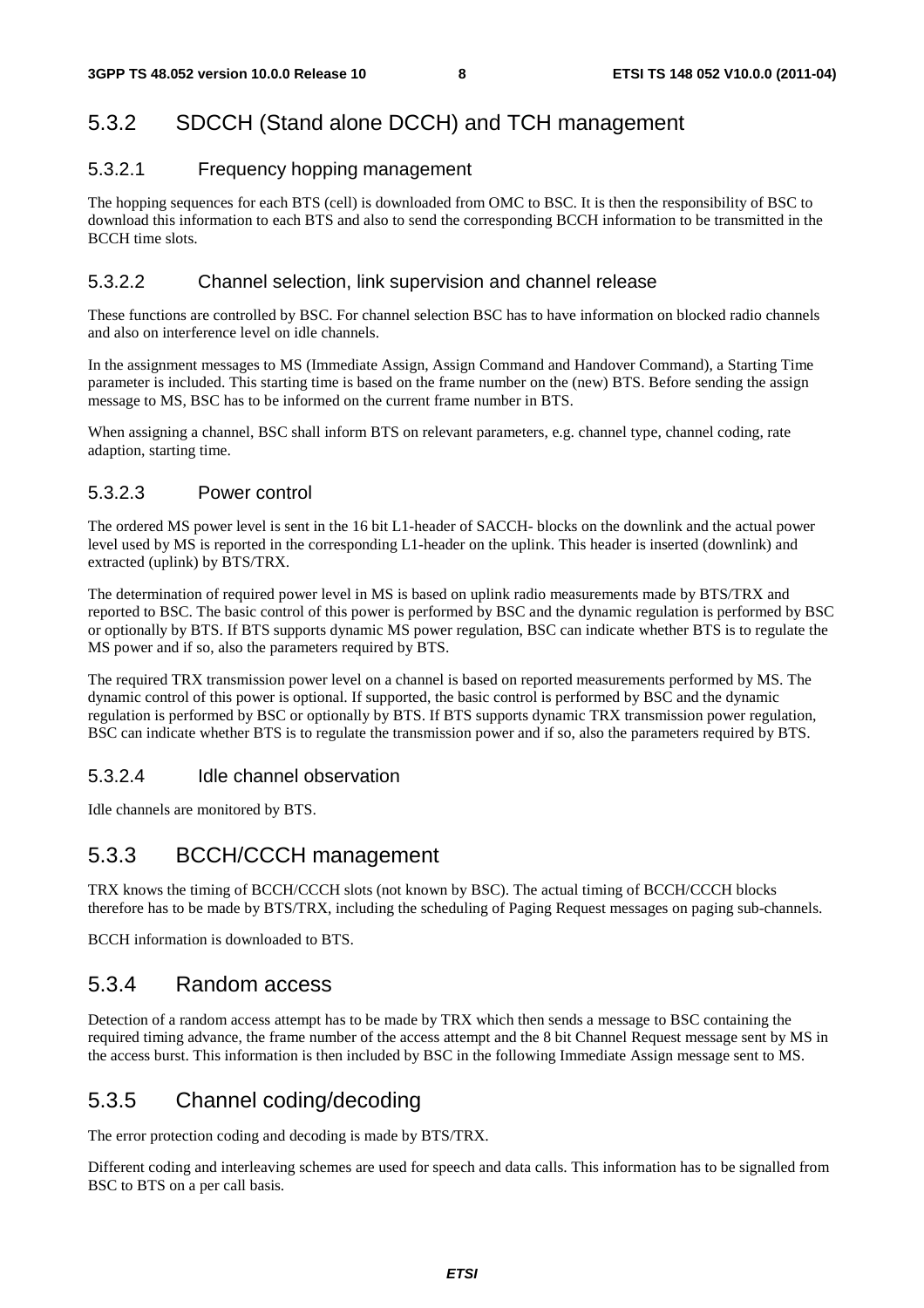# 5.3.6 Transcoding/rate adaption

The A-bis interface has to allow for the transcoder/rate adaptor being positioned either inside or outside BTS.

### 5.3.7 Timing advance

Timing advance has to be determined by TRX.

When MS is on a dedicated channel (SDCCH, TCH), the required timing advance (TA) is sent to MS and the actual timing advance is reported by MS in the 16 bit L1-header of the SACCH blocks.

At handover access, TA is determined by TRX and reported to MS in the PHYsical INFOrmation message sent by BTS/TRX.

At random access, TA is determined by TRX but in those cases, TA has to be reported to BSC for inclusion in the IMMediate ASSIGN message sent to MS by BSC.

#### 5.3.8 Radio resource indication

BTS reports on status (interference level, blocking etc.) of idle channels to BSC on a regular basis.

#### 5.3.9 Measurements

MS measures the downlink received level and quality from the serving cell and the received level from surrounding cells. The results from these measurements are reported by MS in Measurement Report messages on SACCH.

Uplink received level and quality are measured by BTS/TRX. The parameters for the uplink measurements are equivalent to the parameters used by MS for the corresponding downlink measurements (averaging period and dynamic range).

The support of forwarding this basic raw measurement data over the A-bis interface is mandatory. Additionally, BTS and BSC may optionally support some pre-processing in BTS of this data.

# 5.3.10 LAPDm functions (Layer 2)

Layer 2 on the radio interface (LAPDm) is terminated at BTS/TRX. Between BTS and BSC, LAPD is used.

# 5.3.11 Paging

Paging is initiated by MSC via BSC.

BSC determines the paging group to be used based on IMSI of the MS to be paged. The paging group value is sent to BTS together with the TMSI or IMSI.

Based on the paging group information, BTS/TRX will build the relevant PAGING REQUEST message and execute the transmission of the message in the correct paging sub-channel.

### 5.3.12 Handover

No handover recognition or decision is made by BTS.

However, BTS/TRX has to detect the handover access made by a handed over MS. BTS/TRX also checks the Handover Reference value sent by MS in the handover access burst against the Handover Reference value received from BSC in the channel activation command. In case of an asynchronous handover, BTS/TRX then builds the PHYsical INFOrmation message (including the Timing Advance value) and sends it to MS. The handover access is also reported to BSC.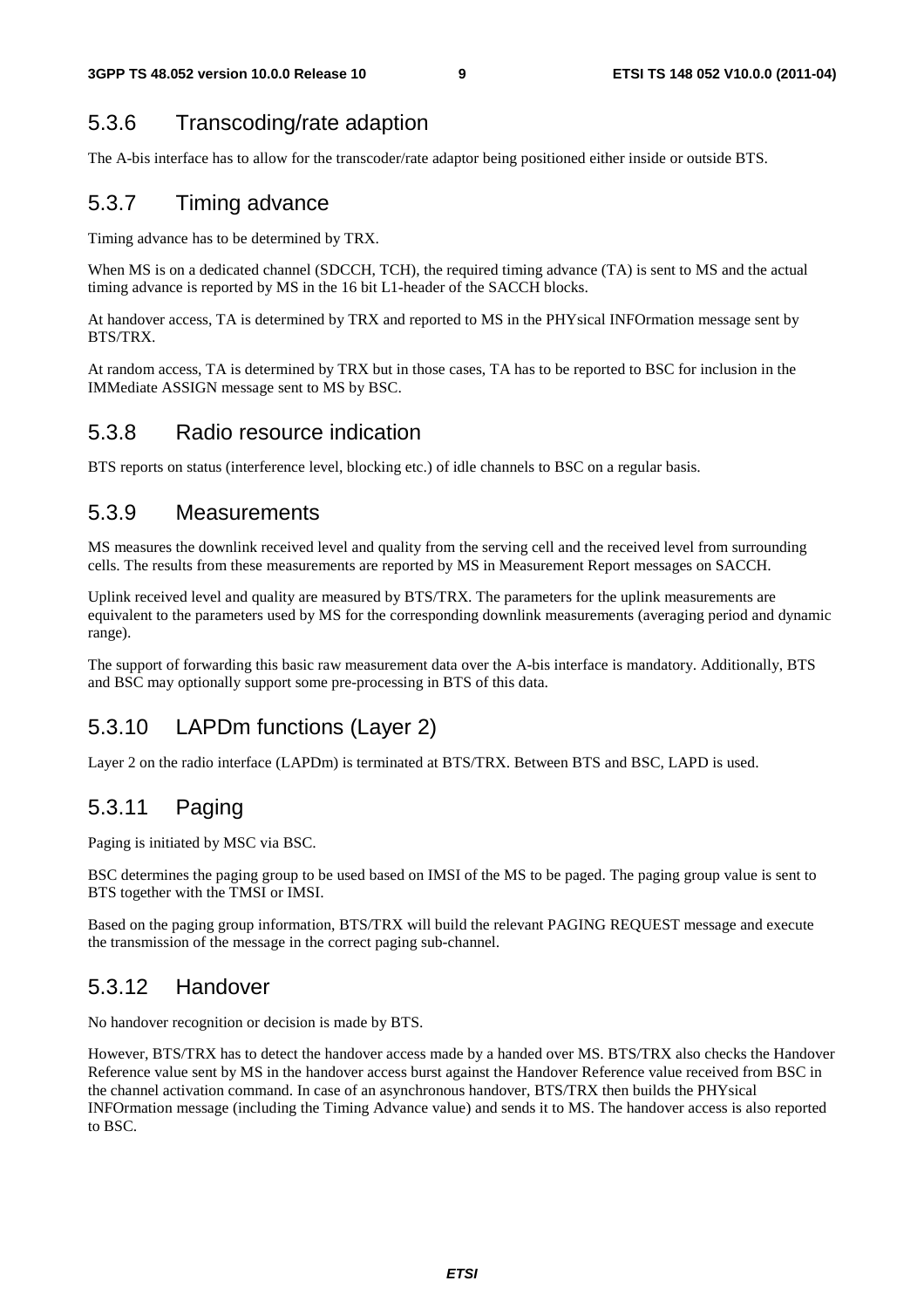# 5.3.13 Encryption

Encryption and decryption is made of the complete outgoing bit stream (except for preambles/synch words). This therefore has to be made by TRX. The encryption key has to be downloaded to BTS/TRX before encryption starts. Special control messages are therefore required between BSC and BTS/TRX.

### 5.3.14 Mobility management and call control

All mobility management and call control functions recide in MSC.

| <b>FUNCTION</b>                                         | Location   |                |   |
|---------------------------------------------------------|------------|----------------|---|
|                                                         | <b>BTS</b> | <b>BSC/MSC</b> |   |
| TERRESTRIAL CHANNEL MANAGEMENT                          |            |                |   |
| MSC-BSC channels                                        |            |                |   |
| Channel allocation                                      |            |                | х |
| <b>Blocking indication</b>                              |            |                | x |
|                                                         |            |                |   |
| <b>BSC-BTS</b> channels                                 |            |                |   |
| Channel allocation                                      |            |                | х |
| <b>Blocking indication</b>                              |            | x              |   |
|                                                         |            |                |   |
| RADIO CHANNEL MANAGEMENT                                |            |                |   |
| Channel configuration management                        |            |                | x |
|                                                         |            |                |   |
| <b>Frequency Hopping</b>                                |            |                |   |
| Management                                              |            |                | x |
| Execution                                               |            | x              |   |
|                                                         |            |                |   |
| <b>TCH</b> management                                   |            |                |   |
| Channel allocation (choice)                             |            |                |   |
| Link supervision                                        |            |                | х |
| Channel release                                         |            |                | x |
| Idle channel observation                                |            |                | x |
| Power control determination                             |            | х              |   |
|                                                         | (note 3)   | x              | x |
|                                                         |            |                |   |
| SDCCH management (Stand alone DCCH)<br>SDCCH allocation |            |                |   |
| Link supervision                                        |            |                | х |
| Channel release                                         |            |                | x |
| Power control determination                             |            |                | x |
|                                                         | (note 3)   | x              | x |
|                                                         |            |                |   |
| <b>BCCH/CCCH</b> management<br>Scheduling of messages   |            |                |   |
|                                                         |            |                |   |
| Management<br>Execution                                 |            |                | x |
|                                                         |            | х              |   |
|                                                         |            |                |   |
| Random access                                           |            |                |   |
| Access detection                                        |            | x              |   |
| Immediate assign (access grant)                         |            |                | x |
|                                                         |            |                |   |
| Channel coding/decoding                                 |            | X              |   |
|                                                         |            |                |   |
| Transcoding/rate adaption                               | (note 1)   | x              |   |
|                                                         |            |                |   |
| Measurements                                            |            |                |   |
| Uplink measuring                                        | (note 2)   | x              |   |
| Processing of reports from MS/TRX                       | (note 4)   | x              | x |
| <b>Traffic measurements</b>                             |            |                | x |
|                                                         |            |                |   |
| Timing advance                                          |            |                |   |
| Calculation                                             |            | x              |   |
| Signalling to MS at random access                       |            |                | x |

#### **Table 5.1: Summary of functional division between BTS and BSC/MSC**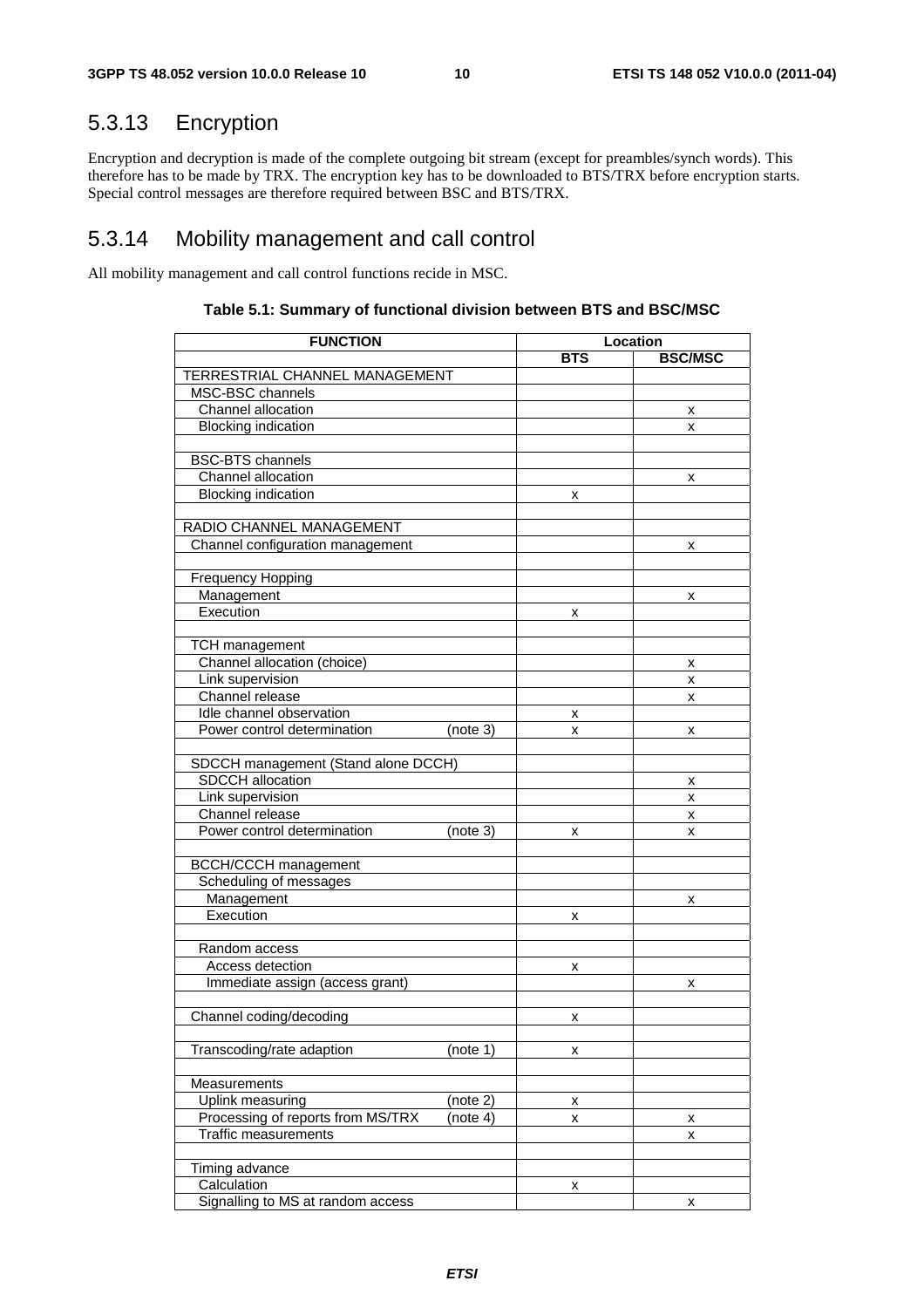| <b>FUNCTION</b>                                                                          | Location   |                |  |
|------------------------------------------------------------------------------------------|------------|----------------|--|
|                                                                                          | <b>BTS</b> | <b>BSC/MSC</b> |  |
| Signalling to MS at handover                                                             | x          |                |  |
| Signalling to MS during call                                                             | x          |                |  |
|                                                                                          |            |                |  |
| Radio resource indication                                                                |            |                |  |
| Report status of idle channels                                                           | x          |                |  |
|                                                                                          |            |                |  |
| LAPDm functions (Layer 2)                                                                | x          |                |  |
|                                                                                          |            |                |  |
| Encryption                                                                               |            |                |  |
| Management                                                                               |            | x              |  |
| Execution (Key from BSC)                                                                 | X          |                |  |
|                                                                                          |            |                |  |
| Paging                                                                                   |            |                |  |
| Initiation                                                                               |            | x              |  |
| DRX paging                                                                               |            |                |  |
| Management                                                                               |            | x              |  |
| Execution                                                                                | x          |                |  |
|                                                                                          |            |                |  |
| Handover                                                                                 |            |                |  |
| BSC internal, one cell                                                                   |            | x              |  |
| BSC internal, between cells                                                              |            | x              |  |
| <b>BSC</b> external                                                                      |            |                |  |
| recognition, radio reason                                                                |            | x              |  |
| recognition, traffic reason                                                              |            | x              |  |
| decision                                                                                 |            | x              |  |
| execution                                                                                |            | x              |  |
| Handover access detection                                                                | x          |                |  |
|                                                                                          |            |                |  |
| <b>MOBILITY MANAGEMENT</b>                                                               |            |                |  |
| Authentication                                                                           |            | x              |  |
| Location updating                                                                        |            | x              |  |
|                                                                                          |            |                |  |
| CALL CONTROL                                                                             |            | x              |  |
| NOTE 1:<br>Although the transcoder is always controlled by the BTS, it can optionally be |            |                |  |
| located outside the BTS (e.g. at the BSC or at the MSC site). In that case,              |            |                |  |
| remote control is performed by BTS using inchannel signalling.                           |            |                |  |
| Including averaging comparable to what is done in the MS.<br>NOTE 2:                     |            |                |  |
| NOTE 3: The support of power level determination in BTS is optional.                     |            |                |  |
| NOTE 4:<br>The support of forwarding all raw measurement data from MS/TRX over the A-    |            |                |  |
| bis interface and the processing of it in BSC is mandatory. The BTS/BSC may              |            |                |  |
| additionally support also some pre- processing in BTS of this raw data.                  |            |                |  |

# 6 Transcoding/rate adaption and multiplexing

The interface supports two options: transcoding/rate adaption performed in BTS or outside BTS.

# 6.1 Transcoding/rate adaption in BTS

The transcoding of speech to normal 64 kbit/s A-law is performed within BTS.

Data may be rate adapted or submultiplexed to 64 kbit/s circuits.

# 6.2 Transcoding/rate adaption outside BTS

In this case the transcoder/rate adaptor is considered as part of the BSC.

The channel coding/decoding is performed by BTS/TRX. The choice of coding/interleaving has to be signalled from BSC to BTS.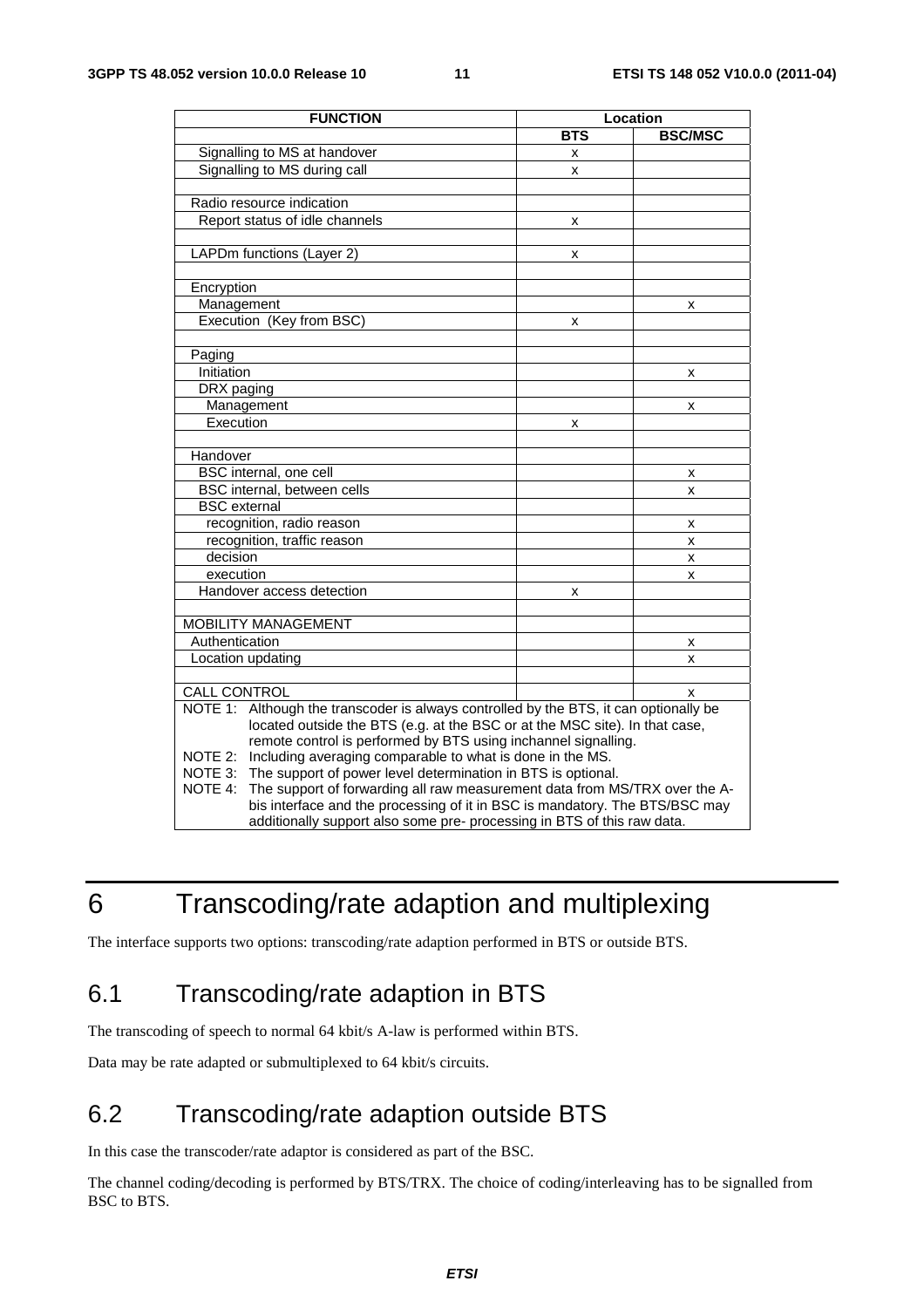The remote speech transcoder has to have knowledge of some radio parameters for an efficient decoding. In addition, the timing of the transcoder has to be aligned with the transmission of the frames over radio such that the frames from BSC arrive synchronized with the transmission over radio (minimizes delay due to remote transcoder). For this control and time alignment of the transcoder, inband signalling is used within a 16 kbit/s or an 8 kbit/s channel carrying speech or data, signalling and synchronisation. This remote control of the transcoder is specified in Technical Specifications 3GPP TS 48.060 (full rate traffic channels, 16 kbit/s submultiplexing only) and 3GPP TS 48.061 (half rate traffic channels, 16 or 8 kbit/s submultiplexing).

For data, rate adaption to subrate 16 or 8 kbit/s is performed within BTS.

For the link BTS-BSC, the following possibilities are foreseen:

- rate adaption of 16 kbit/s or 8 kbit/s speech + control or 16 kbit/s data + control to 64 kbit/s (one radio traffic channel per 64 kbit/s terrestrial channel);
- multiplexing of 16 kbit/s or 8 kbit/s speech + control or 16 kbit/s or 8 kbit/s data + control into one 64 kbit/s channel (up to eight radio traffic channels per 64 kbit/s terrestrial channel).

# 7 Interface structures

### 7.1 Communication channels

The A-bis interface is considered to have two types of communication channels (see figure 7.1):

- traffic channel (SDC) at 8 kbit/s, 16 kbit/s or 64 kbit/s carrying speech or data of one radio traffic channel (Bm or Lm channel);
- signalling channels (SCH) at 16 kbit/s, 32 kbit/s or 64 kbit/s, carrying signalling information (both BSC-MS and BSC-BTS signalling).



**Figure 7.1: Communication Channel Types** 

### 7.2 Signalling links

The addressing of TRXs and BCF is made using separate TEIs for each TRX and BCF.

Three logical links are defined for each TEI:

- RSL: Radio Signalling Link used for supporting traffic management procedures (MS to network communication). One link per TRX.
- OML: Operations and Maintenance Link used for supporting network management procedures (transferring operations and maintenance messages). One link per TRX and BCF.
- L2ML: Layer 2 Management Link used for transferring layer 2 management messages to TRX or BCF. One link per TRX and BCF.

A logical diagram for the architecture of the signalling links is given in figure 7.2.

Only point to point signalling links are used.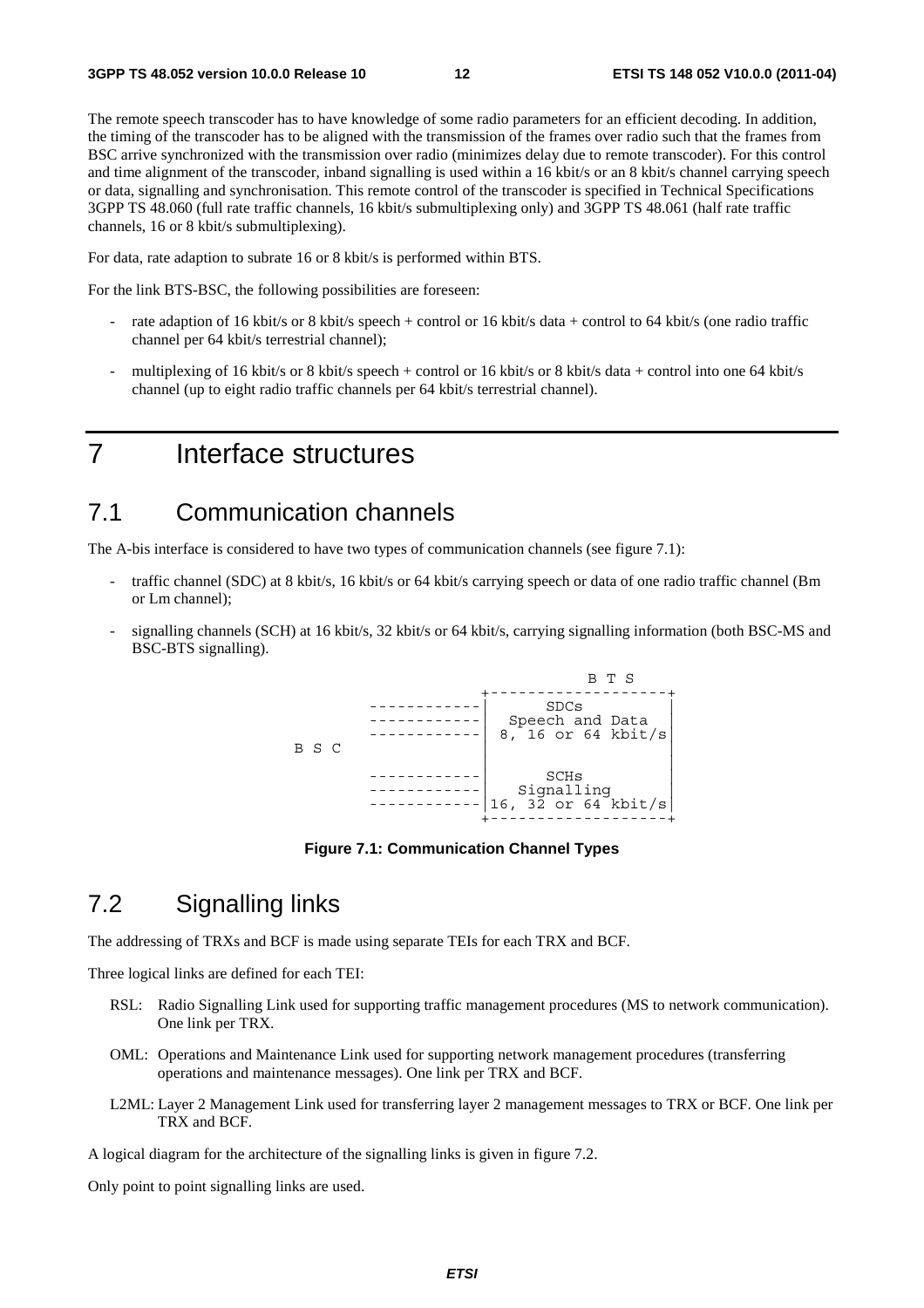SMS messages are also carried on the signalling links.

| <b>BSC</b>             |                                                                                                                        | <b>BTS</b>                                                                                               |
|------------------------|------------------------------------------------------------------------------------------------------------------------|----------------------------------------------------------------------------------------------------------|
|                        | $+ - +$<br>+-------- RSL -------<br>+-------- OML --------------  +-- <br>$L2ML------$<br>$+ - - - - - - - -$<br>$+-+$ | $+ - +$<br>$+ - -$<br>TRX<br>TEI1<br>-----  +--<br>$+ - +$<br>BCF                                        |
| LAYER 2                | $+-+$<br>$RSL$ ------<br>$OML$ --------------<br>$L2ML - -$                                                            | $+ - +$<br>$+--$<br>TRX<br>TEI2<br>$+ - -$<br>$+ - -$                                                    |
| T E I                  | RSL ------<br>$OML$ --------------<br>--------<br>$L2ML-----$                                                          | <b>BCF</b><br>$ -$<br>$+ - - - - \cdot$<br>$+ - -$<br>TRX  <br>TEI3<br>$+ - -$                           |
| MANAGE-<br><b>MENT</b> | $+-+$<br>$+-+$<br>OML<br>$\begin{array}{c} + \end{array}$<br>L2ML<br>- - - - - -<br>$+$<br>$+-+$                       | <b>BCF</b><br>$+ - - +$<br>$+-+$<br>$+ - +$<br>キーーーーーキ<br>BCF<br>TEI4<br>$+ -$<br>$\,$ + $\,$<br>$+ - +$ |
|                        |                                                                                                                        | $\ldots$ BCF                                                                                             |

**Figure 7.2: Logical L2 links of A-bis interface** 

# 7.3 Signalling model

A signalling model for the A-bis interface and its signalling environment can be found in figure 7.3.

CM and MM messages are not interpreted by BSC or BTS. Over the A interface they are tranferred using DTAP (Direct Transfer Application Part) and over the A-bis interface they are transferred as transparent messages.

RR messages are mapped to BSSAP (BSS Application Part) in BSC. In BTS, most of them are handled as transparent messages. However, some of them have to be interpreted by BTS (e.g. random access, start ciphering, paging). The BTSM (BTS Management) entities contain procedures for handling these messages and also other procedures for managing the BTS as defined in Technical Specification 3GPP TS 48.058. In BTS there is a mapping between BTSM and the relevant RR messages over the radio interface (RR').

The Layer 2 protocol over the A-bis interface is based on LAPD. L2 addressing is made to TRX (or BCF) using the TEI of LAPD. Different L2 links are used for traffic management messages (RSL, Radio Signalling Link), network management messages (OML, Operation & Maintenance Link) and L2 management messages (L2ML, Layer 2 Management Link).

A model of Layer 3 for the A-bis interface can be found in figure 7.4.

For traffic management, two types of signalling messages have been defined:

Transparent Messages:Messages which are forwarded by BTS without interpretation or changes.

Non-Transparent Messages:Messages which are sent only between BSC and BTS and which BTS is acting upon or which are the results of BTS actions.

In addition, the messages have been grouped into four main groups: Radio Link Layer Management, Dedicated Channel Management, Common Channel Management and TRX Management messages.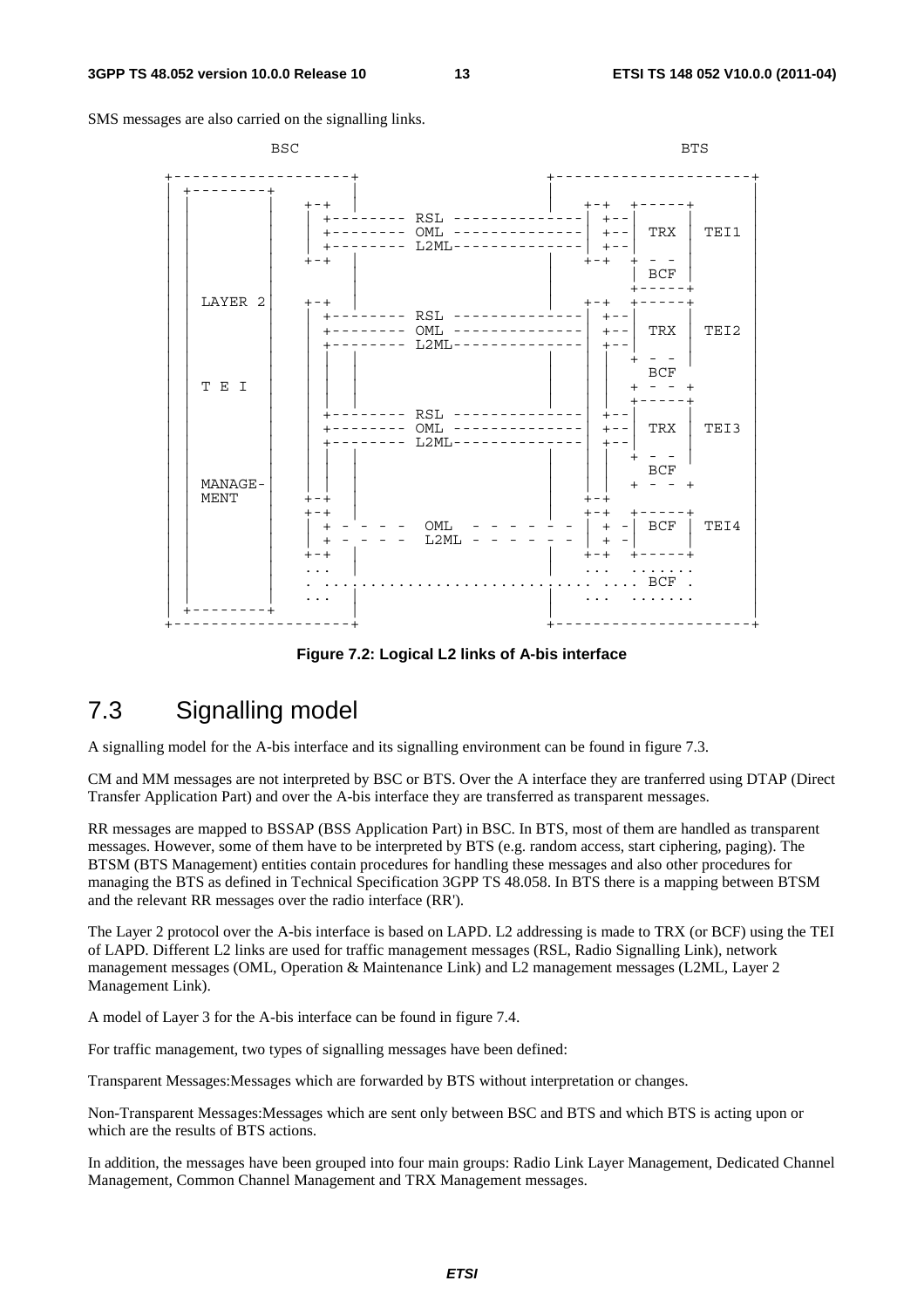Discrimination between these types and groups is based on the Message Discriminator which is sent as the first octet in all messages. Transparent and non-transparent messages are discriminated by a transparancy flag (T-bit) in the Message Discriminator. Transparent messages are merely forwarded to L2 on the radio interface.

In order to address the relevant radio channel, a Channel Number element is included to support the distribution of messages to relevant physical channels on the TRX. A Link Identifier element supports the distribution on logical links/channels on the radio interface (compare the DLCI element of the A interface, 3GPP TS 48.006).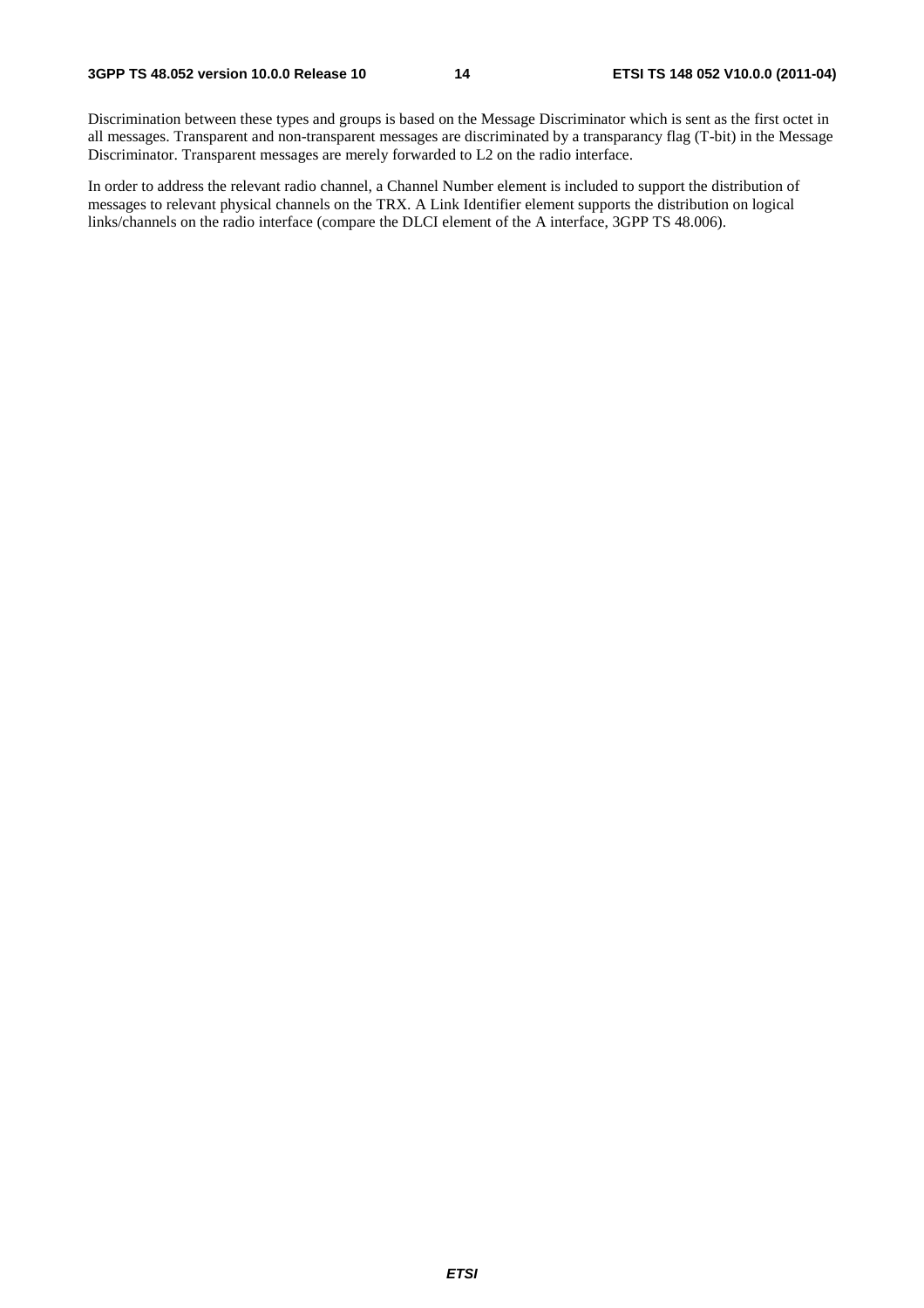

**Figure 7.3: Signalling model for the A-bis interface and its signalling environment**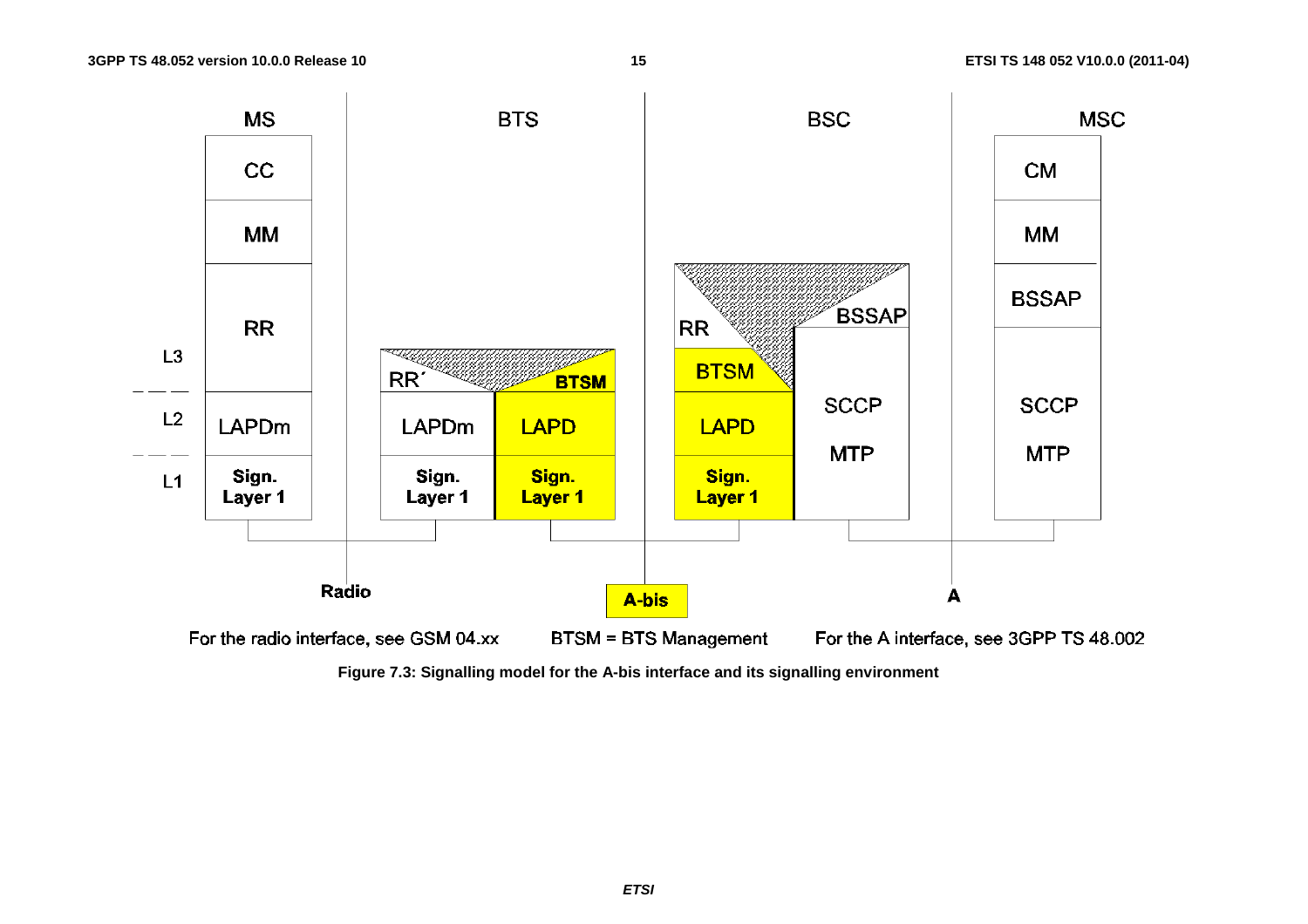

**Figure 7.4: L3 model**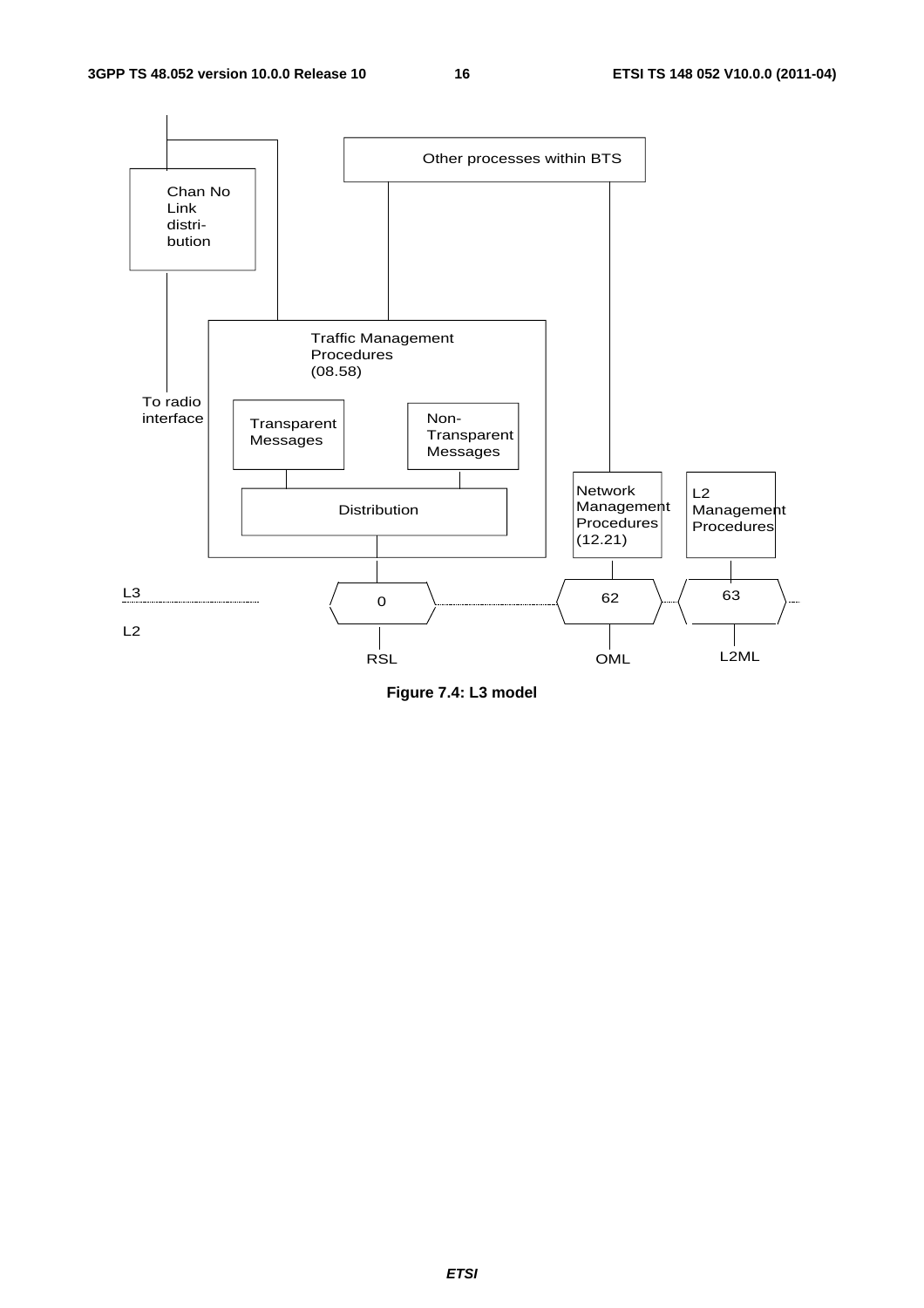# Annex A (informative): Change History

| TSG#       | <b>TSG Doc. CR Revi</b> |  | <b>Subiect/Comment</b>                  | New          |
|------------|-------------------------|--|-----------------------------------------|--------------|
| March 2011 |                         |  | IRel-10 version created based on y9.0.0 | $10.0\ldots$ |